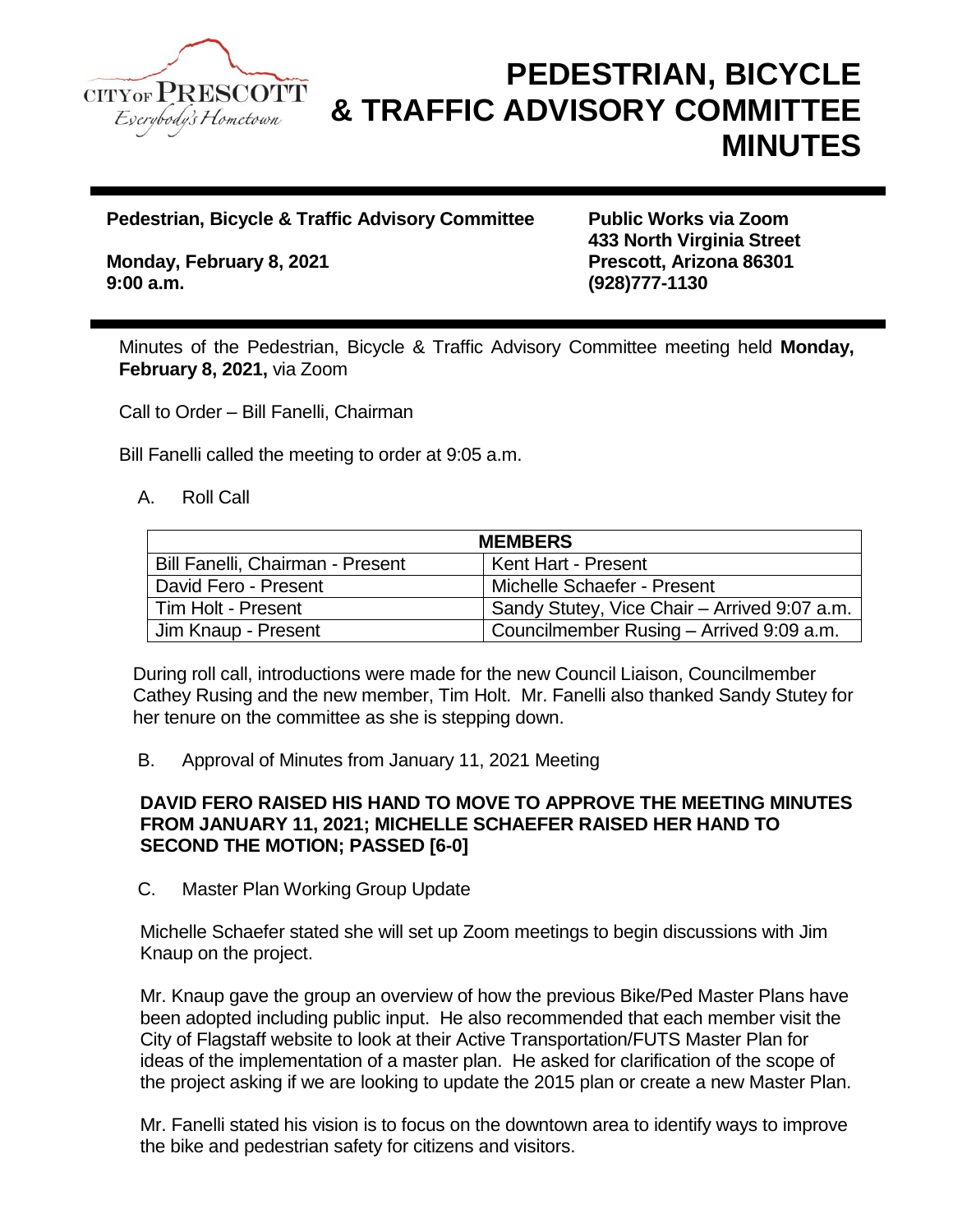Craig Dotseth remarked that ideally the group would create a wish list with ideas for improvements that can be reviewed and implemented as the City moves forward with capital improvement projects in the area. Mr. Fanelli supported this statement with an example of the City changing roadway striping to allow for the addition of bike lanes, noting it can be done at any time by obliterating the current striping but is more cost effective and results in a better finished product when those changes happen within a road resurfacing project like W. Gurley.

### D. Prescott North and Granite Creek Plans

Mr. Fanelli presented an overview of a tour he was part of last week involving Prescott North around the Airport, and Granite Creek throughout the downtown area. The City has hired a consultant, PLANet to assist the City with ongoing growth and community engagement in these areas.

E. Upcoming Major Pedestrian Related Projects

Ian Mattingly updated that at the Willow Lake Road at Prescott Lakes Parkway intersection, curb ramps and crosswalks will be installed in the coming months.

F. Monthly Review of Bike and Pedestrian Collisions

Mr. Mattingly reviewed one collision at Sheldon and Pleasant, a vehicle struck a pedestrian while making a left turn on a green indication while the pedestrian was in the crosswalk with the walk signal. The driver stated they did not see the pedestrian. The driver was cited for failure to yield the right-of-way to the pedestrian.

Ian is working on a script for a radio PSA about pedestrian safety.

## G. Safety Concerns from Members

Ms. Schaefer shared her concern with the construction on the east side of S. Montezuma around Leroux where the sidewalk is closed without warning and the road is narrowed. This leaves no place for pedestrians and bicyclists to travel. Mr. Mattingly will review the traffic control plan and revise if needed.

Mr. Fanelli asked when the cinders will be swept from the roadways as they are impeding the bike lanes. Mr. Dotseth stated sweeping operations began after snow plow operations ceased. This is another item that a PSA may help in notifying the public to use caution until cinders are fully removed following the winter snow season.

Mr. Hart stated that during snow removal efforts he noticed large piles of snow in the middle of Gurley at Mt. Vernon that limited sight visibility and made it difficult to turn onto the side street. Mr. Dotseth remarked that the center of the roadway was the best place to store the snow until our contractor could haul it out of the downtown area.

Mr. Hart asked if it is possible to limit pedestrians crossing near the Salvation Army on Montezuma. Mr. Mattingly will observe the area to see if additional signage directing pedestrians to the crosswalks are warranted. Mr. Hart continued that he would like to see a mid-block crossing like the one between Goodwin and Gurley. Mr. Dotseth